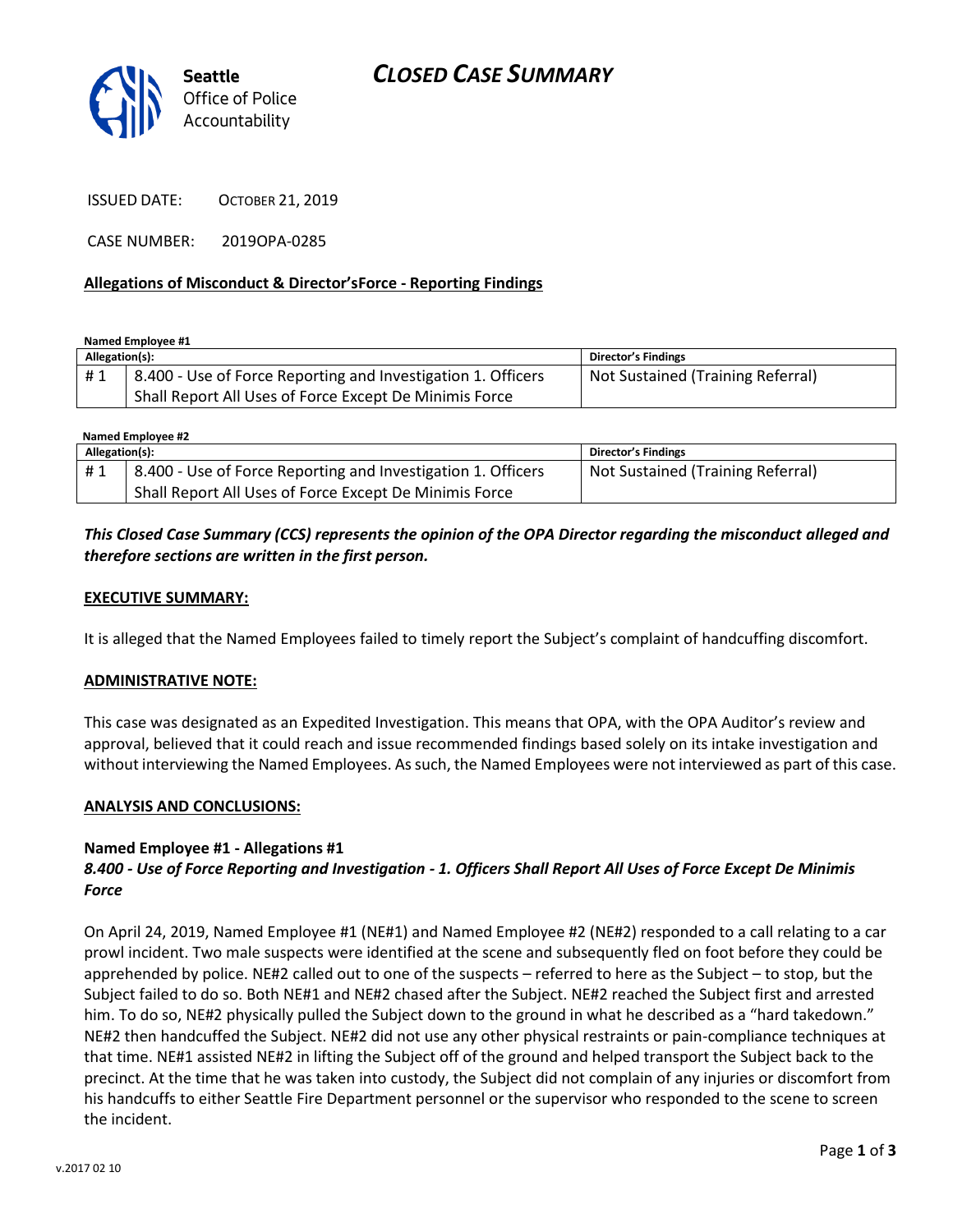

**Seattle** *Office of Police Accountability*

# *CLOSE CASE SUMMARY*

OPA CASE NUMBER: 2019OPA-0285

However, while at the precinct, the Subject complained of discomfort from his handcuffs. In response to this complaint, NE#1 adjusted the handcuffs. The Subject complained of discomfort from the handcuffs a second time while he was being transported by the Named Employees to the King County Jail. In response to this second complaint, NE#1 offered advice to the Subject as to how to sit in the vehicle to lessen his discomfort while handcuffed.

At the time of the second complaint of handcuffing discomfort, NE#1 enquired of NE#2 whether a report should be made relating to the Subject's statements. NE#2 believed that a Handcuffing Event – the SPD documentation of complaints of pain from handcuffing – was only required if the complaint of pain was made during the initial handcuffing process. After the Subject was booked into the King County Jail, the determination was made by the officers that they should have immediately reported the Subject's complaints of handcuffing discomfort to a supervisor. NE#1 then self-reported this failure to a supervisor; however, given the late notice of the Subject's claims and given that the Subject was already in the custody of the King County Jail, the supervisor could not conduct a preliminary investigation to determine the actual level of force that had been used and to decide on the appropriate reporting that should be completed. The supervisor referred the officers' late notification to OPA, and this investigation ensued.

SPD Policy 8.400-POL-1 states that a complaint of discomfort from handcuffs is to be handled as a Handcuffing Event. SPD Policy 8.400-POL-2(1) further directs officers to report complaints of handcuff discomfort to a supervisor.

While the Named Employees did eventually report the Subject's complaints of handcuffing discomfort to their supervisor, they did so well after the fact and not within the timeframe contemplated by the policy. Moreover, this late reporting prevented their supervisor from completing a complete and thorough investigation into the Subject's complaints to determine whether a Handcuffing Event was appropriate rather than a higher level of force reporting.

Ultimately, the Named Employees' failure to timely report the complaints of handcuffing discomfort constituted a violation of policy. That being said and based on the video evidence, the Named Employees' lack of immediate reporting appears to have been due to their misunderstanding of the policy, which was relatively new at the time, rather than due to the intent to not report force. Moreover, they recognized their error and did report the force, even if beyond the window needed to allow an appropriate investigation to occur. For these reasons, OPA concludes that retraining rather than a Sustained finding is the appropriate result. As such, I recommend that this allegation be Not Sustained and issue the below Training Referral for both Named Employees.

• **Training Referral**: The Named Employees should receive retraining concerning the reporting requirements set forth in SPD policy 8.400-POL-2. The Named Employees should be counseled concerning their failure to immediately report the Subject's allegations of handcuffing discomfort and should be instructed to do so in the future. This retraining and associated counseling should be documented and this documentation should be maintained in an appropriate database.

## Recommended Finding: **Not Sustained (Training Referral)**